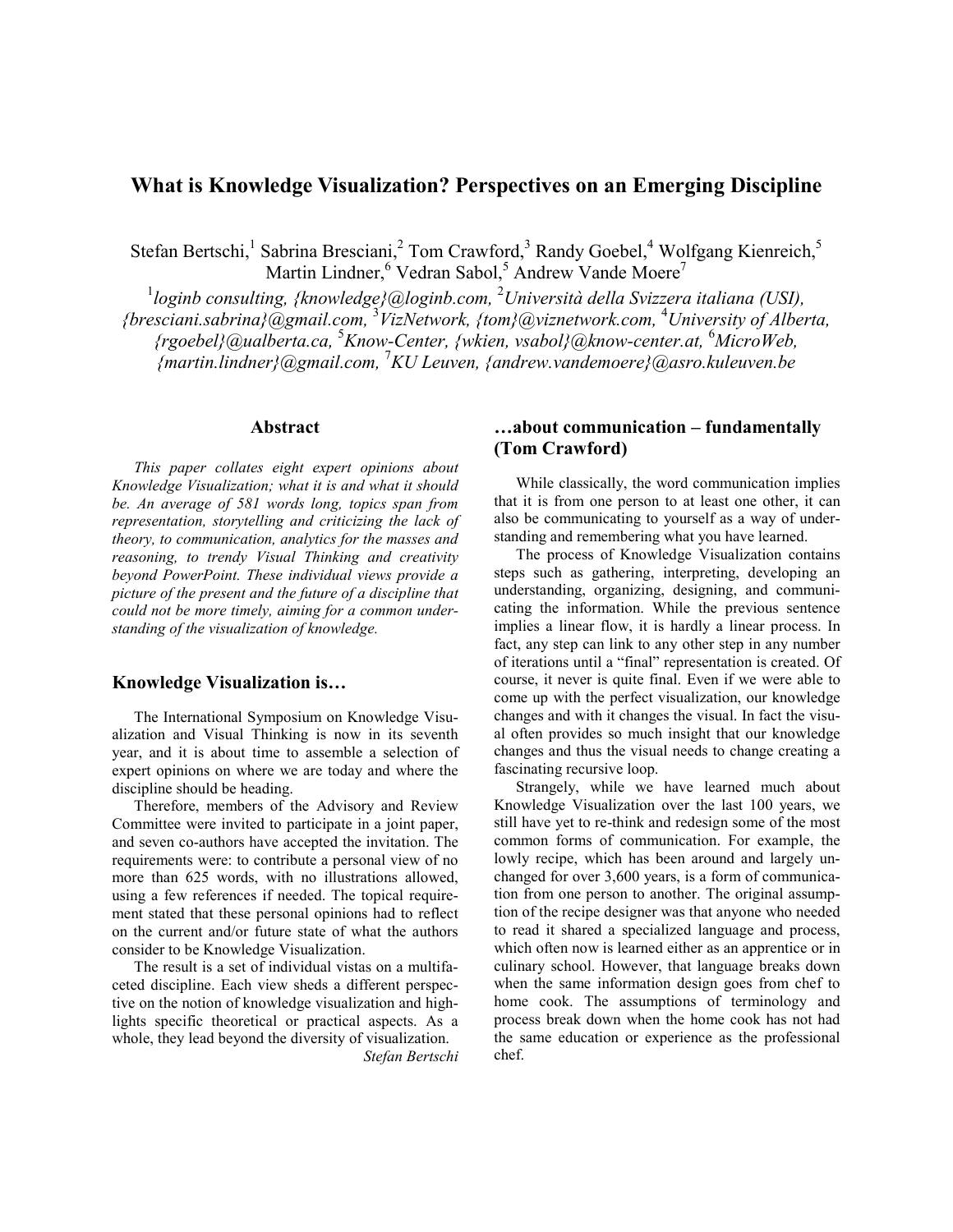So, what would happen if we were to re-think the design of the recipe and apply Knowledge Visualization techniques to the problem?

During the early stages of Knowledge Visualization we would conclude that the recipe contains four basic types of information: ingredients, process, and equipment which are combined in particular ways via a series of techniques. In analyzing the current recipes, we would find that the design mixes the four types of information somewhat randomly which leads to the possibility of mistakes.

For example, the list of ingredients also contains process steps (e.g. 200 grams onion, diced). These are two different pieces of information. An ingredient list is essential for making sure that what is needed to make the recipe is present. However, what you do with those ingredients should all be handled in one place. It becomes even more complex when understanding that "dicing" an onion is not one but actually five steps (cut in half, top, peel, plus at least two cuts).

Knowledge Visualization would not only make it clear what kind of onion, but also what then needs to be done with it. No longer would cloves be confused with garlic cloves because they look nothing alike. Photos could be used to show what a ripe banana looks like in comparison to one that is past its prime to help the home cook choose not only the right ingredient, but the freshest and best ingredients. The same idea could be applied to the equipment which is rarely, if ever, shown in a recipe. Food mills, reamers, mandolines and many other infrequent, but valuable tools could not only be shown, but demonstrated directly in the context of the recipe.

The recipe is only one of the common forms of communication that could use a much closer look. By using the tools and process of Knowledge Visualization, we can begin looking deeply at the recipe's components, who it is used by, and what they are using it for, and therefore create more effective tools that reduce errors and increase satisfaction. That is Knowledge Visualization.

#### **…storytelling (Andrew Vande Moere)**

Knowledge is information that has been made part of a specific context. In order for information to transform into knowledge, one must share some context, some meaning, in order to become encoded and connected to preexisting experience. In that sense, Knowledge Visualization can be considered as data visualization "in context". While Knowledge Visualization facilitates people to explore trends, patterns and outliers in data, it does not necessarily aim to discover them, but rather attempts to unravel the driving principles that influence these data phenomena. With such knowledge, data trends can be explained, rather than simply discerned. Knowledge, therefore, is not about knowing the facts, but knowing the causal factors and context in which the facts have come about.

Stories are a powerful means of providing context. Not surprisingly, knowledge is often shared and communicated through the process of storytelling [1]. Storytelling tends to place information (e.g. activities, events, facts) within a commonly accepted contextual framework, often by exploiting the qualities of internalization and socialization. While a story aims to convey a series of specific truths, it is the narrative that provides a context in interpreting the overarching meaning, which potentially transforms it into actionable knowledge.

While Knowledge Visualization is recognized as an independent scientific discipline [2], the relevance of storytelling towards its scientific goals is still relatively unexplored. Early research proposed some simple "actions" like animation, mood and place as particularly effective storytelling techniques in data visualization [3]. A more recent study has investigated several design dimensions like genre and visual or narrative structure to categorize the existing methods of visual storytelling in the domains of online journalism, graphic design, comics, business, art, and visualization research [4]. In the context of Knowledge Visualization research, the emerging popularity of online visual storytelling [5] presents at least two new challenges.

First, the use of storytelling in visualization has been primarily considered on a phenomenological level, as a set of design techniques that have the ability to direct a viewer's attention through a sequential narrative, or a series of visual transitions. This experiential viewpoint seems to miss the role of context in the visualization practice, and how providing rich context can augment the visual sense-making process from observing eventual data patterns and trends into reasoning about the meaning of their occurrence. If context drives data-driven knowledge acquisition, then how is it best represented? Second, it might be equally revealing to analyze visual storytelling techniques in the context of Knowledge Visualization, or vice versa, investigate Knowledge Visualization design methods. Such wide analysis should at least provide a better understanding in successful design strategies. Alternatively, one might discover promising but under-explored approaches to Knowledge Visualization.

While Knowledge Visualization might be less entertaining and eye-catching than most popular forms of currently existing visual storytelling, both approaches focus on conveying context, and therefore a form of knowledge, to an increasingly information-hungry audience. What might make data visualization different from other types of visual storytelling is the complexi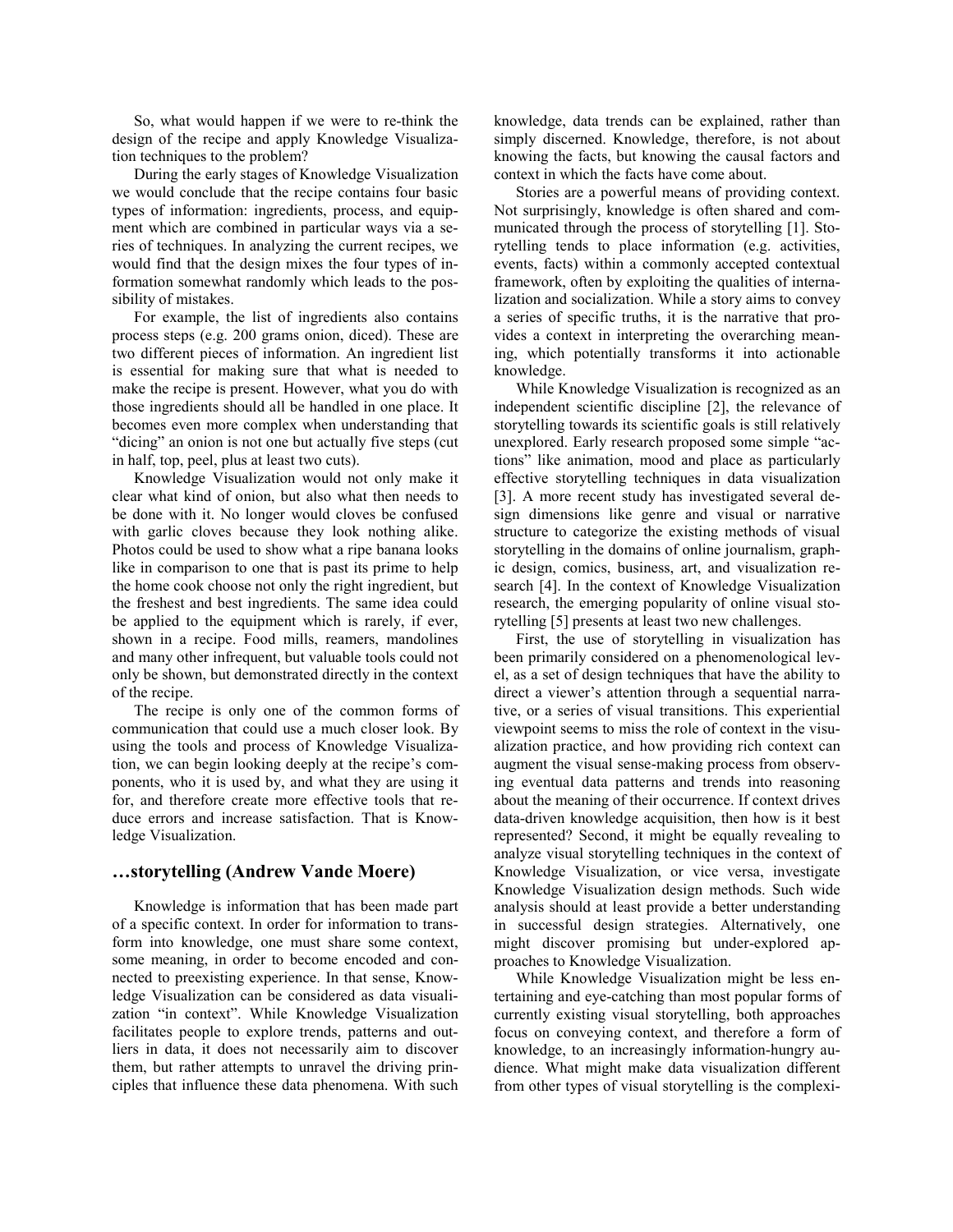ty and scale of the content that needs to be communicated [3]. However, with the emerging popularity of data visualization in current online media, expectations will inevitably shift from simply delivering information to conveying the causally influencing factors that drive the events in our world today.

## **…inductive transformation from data to visual space (Randy Goebel)**

*Current* – The current state of the art in Knowledge Visualization is pretty well represented by the distribution of papers in [6], which I claim shows a healthy diversity of ideas on how to transform data into pictures. There is balance between the development of new ideas for rendering objects in a visual space, and on the application of existing methods to a variety of application specific data, including health, bioinformatics, geography, and a broad spectrum of web data. There remains opportunity for the articulation of insight into visualization semantics and the role of cognitive science in drawing inferences from pictures; I suggest these aspects should be stronger, because, after all, visualization is about how the human visual system can be inferentially amplified by rendering data in appropriate visual spaces.

The overall scientific interest in visualization is also growing, for example, by the seven years of the Science Visualization Challenge [7, 8], which has brought the role of visualization into the scientific mainstream. The continued problem here, however, is that while the Science challenge raises awareness and interest in visualization, it still has the flavor of a kind of "beauty contest," instead of a disciplined assessment of the quality of visualization techniques. The question should always be about *how well* a particular visualization technique supports visual inference.

*Future* – With respect to the future of visualization, I think an appropriate approach is captured by Alan Kay's assertion that "The best way to predict the future is to invent it." [9] One strong personal motivation for inventing the future of visualization arises from an assertion I recently read in a paper I was refereeing, which wrote "…as the theory of visualization tells us…." I balked, as there is no theory of visualization. But there should be.

To invent the future of visualization is not to abandon the current state in pursuit of some fundamentally different paradigm, but just to bring a little more scientific thinking to what a theory of visualization should be? If the simply stated goal of visualization is to amplify the human visual system's ability to draw inference from complex data, then we need much more work on *what kinds* of inferences can be made, and *how well* they can be made.

Again from my own viewpoint, not uniformly shared, I believe that it is scientifically useful to view pictures as inductive inferences about the data and data relationships from which they arose. Within that framework, we can not only design experiments that evaluate the quality of inference that a visualization method provides, but can also reflect on how easy it is for humans to reach conclusions intended by visualization methods application.

So, take Alan Kay's generic advice to heart, and invent the future of visualization. This requires a stronger role for good scientific reasoning to guide the connection of visualization research components: clever graphics, scientifically justified "art," innovative multi-dimensional rendering, all *coupled* with evaluation with respect to the efficacy of making insightful inferences.

*Prognosis* – Perhaps Knowledge Visualization is a kind of maturing teenager, slowly emerging out of the eclectic chaos of graphics cleverness, scientific modeling art, and overly specific multi-dimensional rendering? I think the best evidence is the continued diversity of visualization ideas, coupled with an increasing volume of work on visualization evaluation. After all, if the goal of visualization is to amplify our visual systems' ability to draw inferences from visual representation of data, then we need to develop scientific discipline about how to assess alternative visualization methods. From that will emerge aspects of a theory of visualization, and the future will be invented.

## **…expressing concepts through meaningful graphical mapping (Sabrina Bresciani)**

Visualizing knowledge means mapping concepts graphically, by structuring text and visuals in a meaningful way. Visual representations are used to organize information and concepts in order to convey knowledge, to amplify cognition and to enhance communication. Examples include conceptual diagrams, knowledge maps, visual metaphors and sketches.

Knowledge Visualization can overcome the limitations of textual/verbal communication and of visual representations alone. Through the use of spatial distribution, it leverages on both the textual and the visual abilities of the brain to express meaning (Dual Coding Theory [10]). Knowledge Visualization can provide the big picture, give an overview and show the relationships between concepts. It structures conceptual knowledge [11, p. 7] and provides salience, thereby facilitating the focus on certain information at the expense of other. Images have an impact also on the emotional attitude of the user, by providing engagement and motivation. Visualizing knowledge is useful for collabora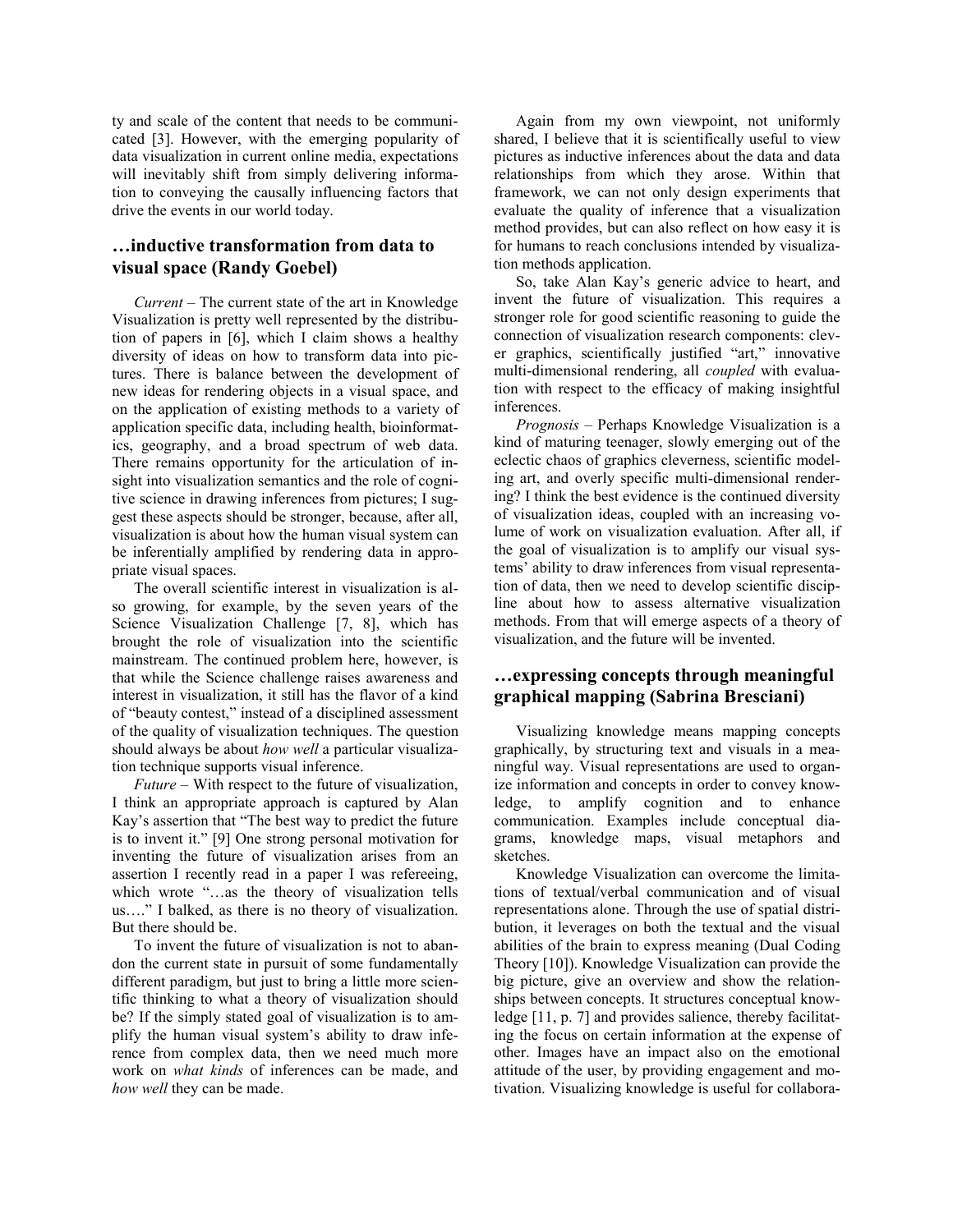tive work: mapping the group dialogue can facilitate the integration of knowledge and it can surface misunderstandings more prominently than text.

A relevant aspect is the relationship between Knowledge Visualization and Information Visualization. The two concepts overlap in their common aim to offer insights to the user [12]: "Knowledge visualization […] designates all graphic means that can be used to construct and convey complex insights." [13, p. 551] Yet the uniqueness of Knowledge Visualization lies in the content that is being mapped, posing a stronger emphasis on knowledge and experiences rather than on numerical information. Adopting the definition of Chaomei Chen, "[t]he term *information visualization* refers to computer generated interactive graphical representations of information." [12, p. 387] By contrast, Knowledge Visualization is not necessarily computer generated, nor interactive. A mind map drawn with pen and paper is a common example of Knowledge Visualization which is not computer generated. However, recent developments in Information and Communication Technology (ICT) enable a widespread use of Knowledge Visualization by empowering any user with limited drawing skills to easily create conceptual visualizations.

Visualizing knowledge is not without risks. Typical challenges and mistakes committed while creating or using knowledge visualizations include, for example, oversimplification and ambiguity of meaning.

In recent years, reflecting a trend in society, we witness a growing number of case studies and theoretical conceptualization, and thus the emergence of Knowledge Visualization as a new discipline. Yet, the lack of a solid theoretical background is a significant limitation for the development of this particular field.

Future directions of development for Knowledge Visualization and its potentials are seen along the following three main paths. Firstly, the discipline would benefit from rigorously studying and measuring the impact of visualizations, especially in emerging forms of collaborative interactions, including visual groupware, Group Support Systems and social media. Secondly, the diffusion of innovative input devices such as (multi-)touch screens is enabling new ways of interaction with software and particularly in groups. The field of Knowledge Visualization could benefit from understanding the implications of these fluid forms of interaction. Finally, it could expand its horizon of applications by introducing and testing knowledge visualizations in new domains, including for instance intercultural communication, a context where visual representations can be particularly useful to overcome linguistic and cultural barriers.

## **…the link between visualization and information overload (Wolfgang Kienreich)**

Knowledge Visualization is the missing link between the expert tools developed in the thriving field of Visual Analytics and the frantic demand of the general public for intuitive ways to cope with increasingly large and complex personal digital universes.

Visual Analytics, the science of analytical reasoning facilitated by interactive visual interfaces, combines automated analysis, visual representation and user interaction in a closed loop intended to provide users with new insights [14]. This approach has been successfully applied in domains like business intelligence or genetics. Visual Analytics emphasizes the use of visual abstractions to represent aggregated information and facilitate the formulation and validation of hypothesis by expert analysts.

Knowledge Visualization utilizes visual representations to foster the communication of knowledge between two or more people. Clear benefits of this approach have been demonstrated for common situations like presentations and discussions [15]. Knowledge Visualization emphasizes the use of visual metaphors to represent relevant information and facilitates collaborative dissemination and decision making by domain experts.

Phenomena like the advent of social and consumer generated media or the prevalence of personal imaging devices have vastly increased the size and complexity of personal digital universes. As a consequence, many analytical tasks which have traditionally been performed by experts have become a concern for the general public: When a private photo collection is comprised of many gigabytes of image data, locating relevant images requires facetted multimedia search and retrieval techniques. When a personal social network is comprised of hundreds of individuals, identifying who could contribute to a problem or benefit from a piece of information requires methods of social network analysis. A plethora of services and applications enables users to share content and media and to build networks. However, simple, accessible means for analyzing, evaluating and, ultimately, utilizing the wealth of knowledge thus created are sadly lacking.

We propose that Visual Analytics and Knowledge Visualization join forces in order to tackle this problem. Visual Analytics could contribute techniques for the automated analysis of large amounts of information and the closed loop approach which integrates analysis, visualization and interaction. For instance, consumergenerated media could automatically be analyzed for sentiment and quality. User feedback provided through a visual interface could adapt the model of what constitutes sentiment and quality on a personal level.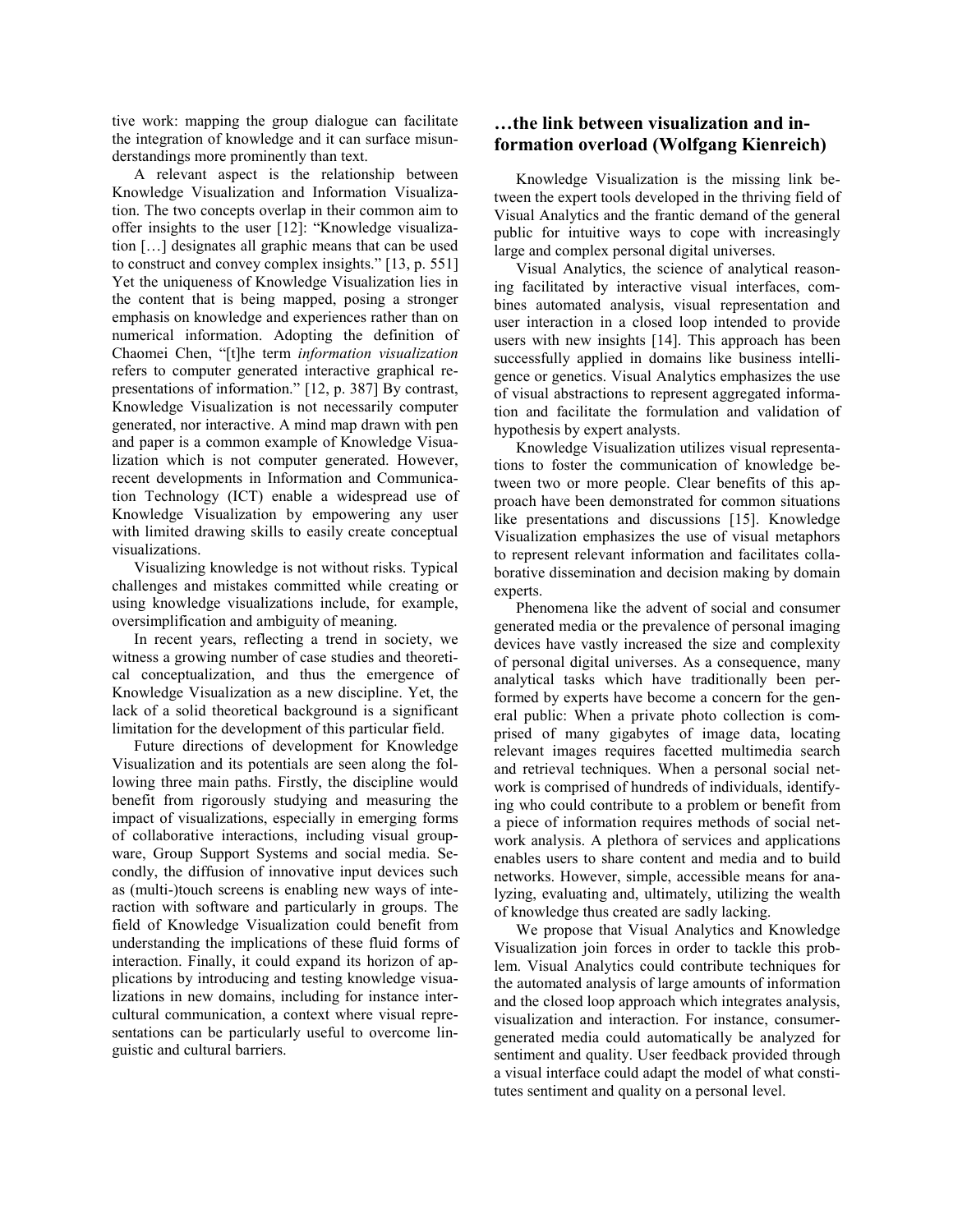Knowledge Visualization could contribute the practices and methods required to design domain and user specific visual representations. Such representations would be comprehensible for users with limited visual literacy. For instance, media analysis results could be presented using a map, meter or aquarium metaphor. Appropriate knowledge visualizations have already been proposed for supporting discussions. In the outlined scenario, they would be backed by aggregated information computed from massive repositories.

Multi-touch surfaces could turn out to be a driving technological factor for a closer integration of Visual Analytics and Knowledge Visualization. Recent applications of Visual Analytics acknowledge the benefits of collaborative approaches and utilize multi-touch tables to support joint analysis of complex problems by groups of experts [16]. Knowledge Visualization already has accumulated a wealth of experiences and findings on how to visually support such group situations. Both disciplines could only benefit from a closer exchange of ideas and of an integration of approaches in applications to solve real world problems.

### **...the crucial stage in knowledge processes (Vedran Sabol)**

To define Knowledge Visualization, it is important to agree on a definition of knowledge: knowledge is an acquired, established set of facts, recognized to be valid and valuable within a specific domain. It can be represented by a formal model consisting of concepts, relationships and logical conditions. Knowledge Visualization deals with creating and applying visual representations with the purpose of constructing and communicating useful knowledge [17]. Knowledge Visualization includes both static visual representations, such as panels or posters, as well as interactive visualizations, offering possibilities for exploration of visualized knowledge depending on users' needs. Knowledge in visual form not only facilitates remembering and transfer, it also provides the fuel for reasoning processes where new knowledge is derived and created from previously acquired knowledge.

Knowledge Visualization is contrasted by the fields of Information Visualization and, more recently, Visual Analytics. Both disciplines operate at a lower level of abstraction than Knowledge Visualization, focusing mainly on raw data and information. In this context, data is understood as sequences of numbers or characters, representing qualitative or quantitative attributes of specific variables. To obtain information data is processed and brought into a context within which it gains a specific meaning and becomes understandable to users. Information Visualization makes use of human visual perception capabilities for recognition of

patterns and extraction of knowledge from raw data and information. Visual Analytics builds upon Information Visualization to facilitate analytical reasoning by combining automated discovery and interactive visualization [18, 19].

While Visual Analytics focuses on discovery of new knowledge from raw data and information, and targets analysts in application domains such as business intelligence, Knowledge Visualization deals with expression and creation of knowledge, targeting areas such as knowledge management and strategic management in general. Although different in their conception and areas of application, both fields share several common properties: they breed new knowledge, deliver support for decision making, and provide a common basis for collaboration.

Knowledge Visualization is a powerful resource which could be used outside of its traditional application domains. Knowledge Discovery is a data processing chain consisting of, roughly speaking, data selection, transformation, and mining and presentation steps, where at the end of the process new knowledge arises from raw data [20]. Visual Analytics has been successfully applied in the context of Knowledge Discovery, where it serves as the final stage of the process chain, supporting users in visually identifying patterns and extracting new knowledge. Because knowledge is the final product of the process, it appears as a compelling idea to integrate Knowledge Visualization as the final stage of the Knowledge Discovery process chain. Moreover, in this final stage Knowledge Visualization could build upon and be combined with Visual Analytics. Therefore, a unified process would be created where visual interfaces are used for discovery, creation and communication of knowledge. Management support, which is provided by Knowledge Visualization, would now be closely integrated with analysts' output, which is supported by Visual Analytics.

Many questions remain open though, for example: How could findings provided by Visual Analytics be incorporated in Knowledge Visualization representations? How could Knowledge Visualization and Visual Analytics be combined to generate synergies in a Knowledge Discovery process which not only provides means for unveiling hidden facts, but also delivers knowledge as its final product including all its accompanying facets such as experiences, attitudes, perspectives and opinions?

#### **…the doodle revolution (Martin Lindner)**

Visual Thinking is a big trend, particularly in the age of the "micro-web". Its main exponents are Dave Gray (CEO of consulting firm XPLANE, co-author of "Gamestorming" [21]), Dan Roam (author of "Back of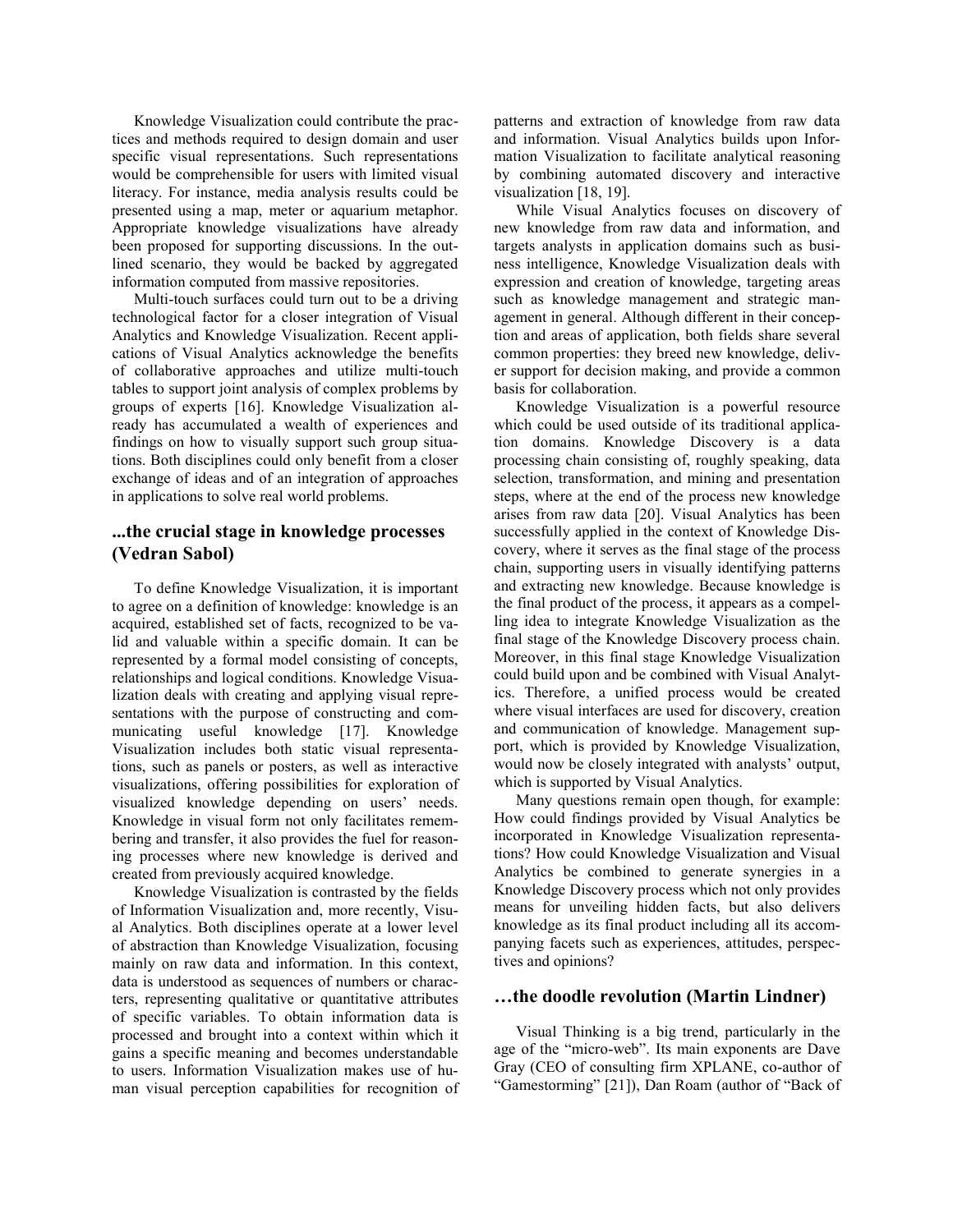the Napkin" [22]), Lee LeFever (creator of the simple explanation videos "…in Plain English" that became popular via YouTube) or Sunni Brown who coined the term "Doodle Revolution" (book forthcoming, cf. [23]). "Enterprise 2.0" consultancies like XPLANE or the more mainstream Root Learning use visualizations collaboratively created by workshop participants for change management processes [24].

The wider context, I think, is a new wave of visualizations and Visual Thinking that was started in the 1990s. Of course we had revolutions in visual language before: Otto Neurath invented modern "infographics" around 1930, and Quentin Fiore, who collaborated with Marshall McLuhan in the 1960s, may also stand for early revolutions. However, this wave reached new heights in the 1990s: digital data, Apple-driven graphic engines and, finally, the Web 2.0 have changed the game.

We have discovered whole new possibilities to collect, organize and manipulate digital data, but this has opened the view on new abstract facts, new complex realities. Meanwhile, human understanding is still stuck in the primary world of physical objects, face-toface communication and people doing things to each other in direct ways. In a world of massively mediated interaction and communication this cognitive model must fail. As mass "macro-media" become grassroots "micro-media", they reach beyond entertainment and pop culture. What we see emerging is a new mode for new ways of collective thinking, networked conversations and knowledge creation.

Certainly, there are a lot of trends in visualization that run back to the "Big Bang" caused by personal computing and digital networking. A presentation by designer Peter Morville gives a good and visual overview of Visual Thinking [25]. On the "richer" side, we have Hans Rosling's famous performances explaining the world through statistical visualizations (see the stunning BBC Four video "200 Countries, 200 Years, 4 Minutes"). This is in line with Al Gore's effort to visualize the ungraspable reality of Global Warming in his "illustrated talk" that was finally turned into a movie.

Back in 2000, Al Gore was basically using Power-Point as visualization tool, which then was criticized by Edward Tufte in 2003 for its inherent tendency towards "Stalinist" visual New Speak: corporate salespeople silencing their audience with a power play of curves, bullets and pies. But at the same time, artist David Byrne introduced new ways of using Power-Point. In the last five years, this has become the mainstream: A bunch of Web 2.0 pioneers has developed a new style of well-designed Visual Thinking (although most are using Keynote, the presentation software for Macs).

All in all, new visual languages and new cognitive styles are emerging. This has many facets. I am especially interested in new formats that can be discovered and observed in the World Wide Web: simple visual objects that can be produced with little effort by almost anyone, like a doodle or a napkin sketch. They are part of what Lev Manovich called "micro-media" in 2000, and what is now the evolving trend towards "micromedia convergence". Because they only require a small attention span to get their ideas and messages, these simple user-generated objects can be easily circulated in the cloud: in blogs, via flickr, SlideShare or You-Tube.

This is part of a paradigm shift from "published ideas" to "circulating ideas". What people formerly did on their desks is now part of collaborative thinking processes enabled by the Web 2.0 ecosystem. It was web intellectual Steven Johnson who described this ecosystem in some detail. He even made a fascinating animated "graphic recording"-video to promote his book quite successfully [26]. It is 4:07 minutes, the length of a pop song. Possibly, this is not mere coincidence. It just may be the natural format for the hive mind.

## **…visualization beyond PowerPoint (Stefan Bertschi)**

The roots of Knowledge Visualization, as it is presented annually at the International Conference Information Visualization, are in business and management. Therefore, we learn from research into visualization that strategic and operational processes rely on communication and interaction. Visualization of any kind significantly improves communication and therefore business processes. Knowledge Visualization caters for refined and aggregated information commonly used in planning and implementation practices as well as projects and change processes [2]. Though not solely confined to business, Knowledge Visualization aims to understand how the sender's intended meaning can be transferred in such a way that it is not distorted in the recipient's perception, therefore allowing effective and efficient communication to take place.

The human mind is a strange thing, however, for most people we may state that complex dependencies and interactions can more easily be understood when illustrated: an intelligent process flow chart makes more sense than a numbered list describing the same process in words, a project (Gantt) chart showing timelines and interdependencies allows for better understanding than a project scope, even if structured. The difficulties are to be found in how to make best use of the understanding of others, their intentions and perceptions, simply because there is no direct way to look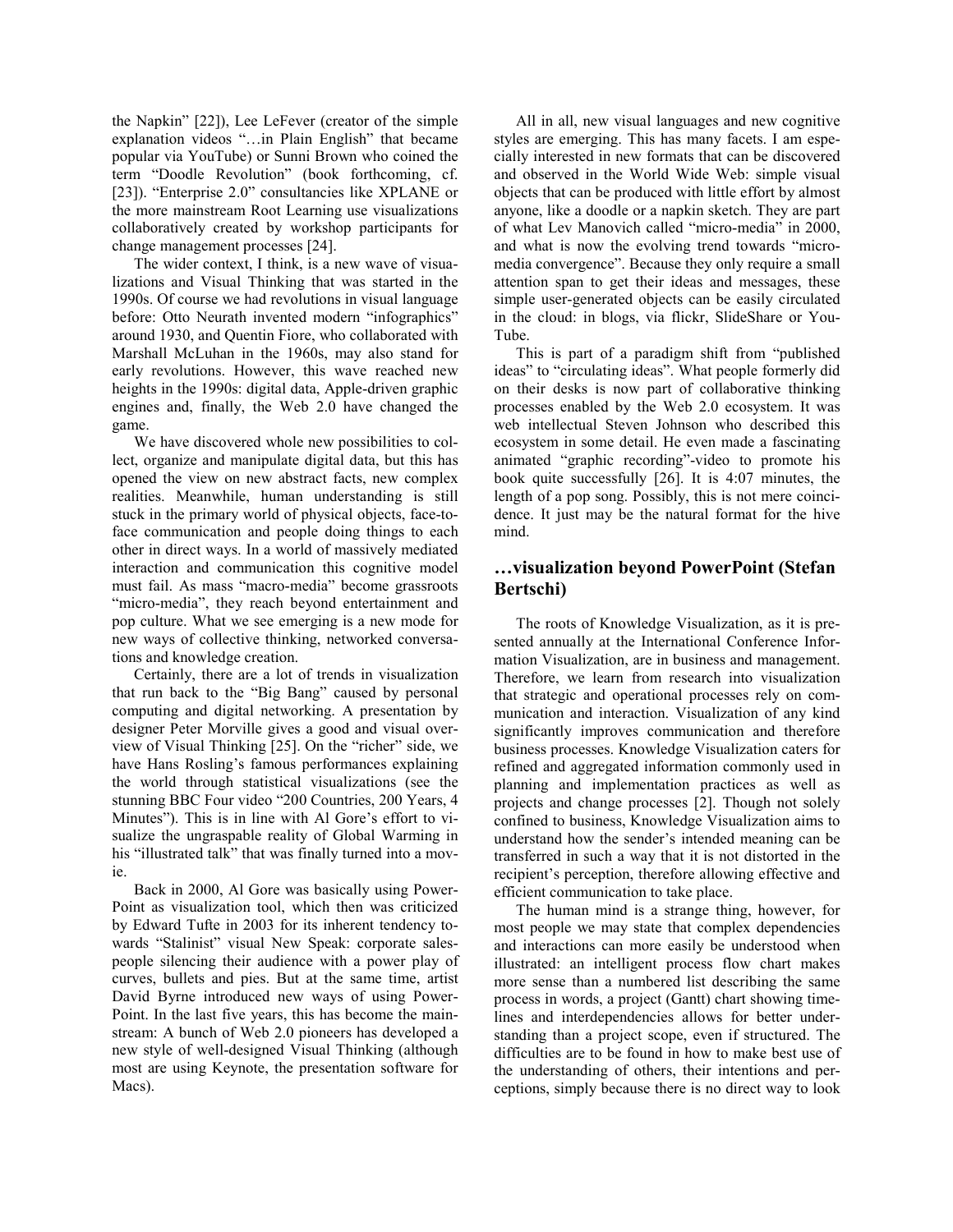inside their heads. Visualization and Visual Thinking subsequently allow us to reveal these "understandings" because they provoke discussion, allowing the alignment of opinions and arguments.

If organizations in need of successful transfer of knowledge are to ensure they benefit most from current knowledge, then the single most important advice would be: "listen", but also "listen with your eyes". Think of illustrations and visualizations beyond PowerPoint and Project; think why "pencil selling" just using pen and paper is so much more effective than words alone in selling anything, ranging from goods to projects. Do not be afraid to draw and sketch in front of a live audience, or even better, sketch collaboratively and experience how much better ideas are being generated, ideas that stick in all participants' heads.

Speaking and listening with your eyes also means making full use of the available methods (see the Periodic Table of Visualization Methods [27]). Knowledge that can be seen can be used effectively and efficiently. It is important to keep a critical mind, if used incorrectly visualizations can be risky [28]. Furthermore, the activities of knowledge workers (like attorneys, marketers, scientists and senior executives) are "too variable or even idiosyncratic to be modeled or structured with a defined process". Basically, their need for access to knowledge sources, ranging from online databases and social media to spreadsheets, presentation tools and business intelligence analytics "is presumed to be equally eclectic and unpredictable." [29, p. 90f.] The range of tools used does not ease the knowledge process.

Does this mean the complexity of some of the tools and software available is a barrier to creating visuals? I would not necessarily blame the complexity of software but the lack of complexity or willingness for creativity in creating these visuals. I have personally had great experiences with visual co-creation both in strategy and in operational processes. Visuals stimulate discussion, and discussion creates knowledge. Arguing this way, full use of methods does not mean to use them all at once, but to use and combine them as necessary. Less is many times more because the average human brain can process far less information than we anticipate: four complex arguments in one go are too many, rather make your three points, but make them right and sustainably. Transparency and simplicity are the answer – visibly and visualized for business purposes and far beyond.

#### **What is Knowledge Visualization?**

By reading "only" eight opinions on Knowledge Visualization, it seems difficult to find a unifying definition that says it all about Knowledge Visualization and Visual Thinking. The aim of this joint paper was to span the discipline by provoking a range of individual vistas. Therefore, let us revisit what we can learn through the eyes of others.

Tom Crawford highlights the communicative function of Knowledge Visualization; in his opinion, the non-linear process of representing knowledge is a recipe for success, if handled correctly and by using visuals as an effective tool.

Andrew Vande Moere identifies the importance of storytelling and meaning. In his opinion, Knowledge Visualization allows to explore patterns by putting them close to their context. The "story" is the perfect visual carrier for knowledge, rendering it actionable.

Randy Goebel offers a reflection on the theoretical and methodological foundation of visualization. In his opinion, the strength is in the diversity to achieve insightful inferences. He criticizes the lack of a theory of visualization and argues for inventing the future.

Sabrina Bresciani organizes her insights around the need to amplify cognition and to enhance communication; visuals should also consider emotions and experiences. Knowledge Visualization has to question the actual impact of visualizations across all methods.

Wolfgang Kienreich promotes Visual Analytics as a way of managing the complex digital universe of today's knowledge and network society. Driven by the closed loop of representation and interaction, he pleads for analytical means for the masses.

Vedran Sabol sees Knowledge Visualization as the most important stage of knowledge processes. In his opinion, it not only provides fuel for reasoning but operates at the highest level of abstraction, allowing sound perspectives, effective decisions and valuable synergies.

Martin Lindner introduces Visual Thinking as the main trend of Enterprise 2.0. Whilst visual revolutions are nothing new, we see new efforts to overcome the failing cognitive model of objects and physical interaction, promoting collective thinking in the cloud.

What can be learned from all contributions is that visualization improves communication, in particular the interaction around cognitive processes. Knowledge Visualization and Visual Thinking fabricate the necessary understanding of these processes because knowledge needs to be "seen". If there is one common truth contained in all eight perspectives, then it would be: without successful and sustainable transfer, knowledge is meaningless.

Beyond the diversity of visualization and of these views, it becomes apparent how all eight contributions (at least implicitly) emphasize a process-driven concept of visualization. The act of visualizing is more important than the image itself: medium > message.

*Stefan Bertschi*